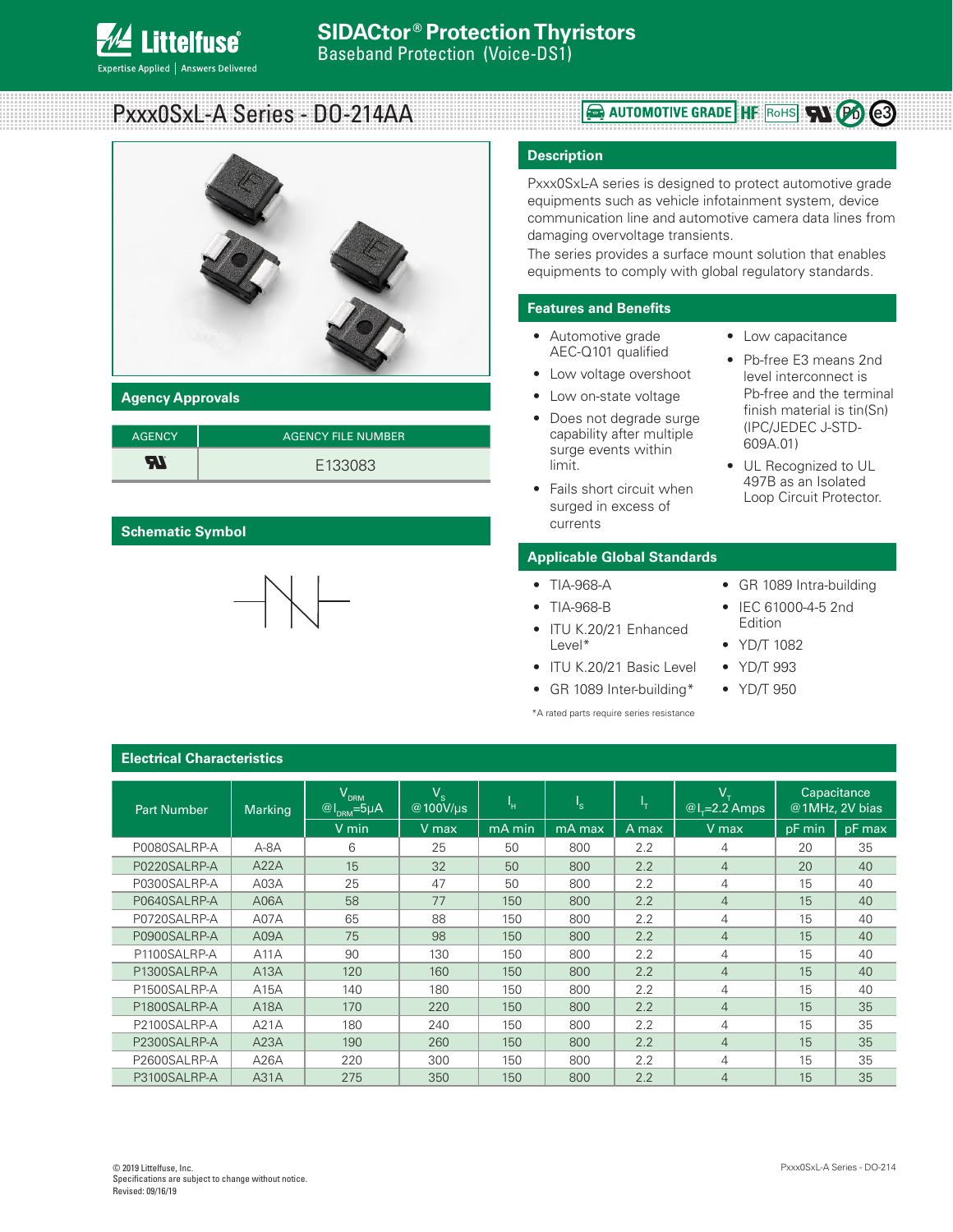#### **Surge Ratings**

|      | "PP                    |                   |                     |                     |                     |                      |                     |                      |                      |            |             |
|------|------------------------|-------------------|---------------------|---------------------|---------------------|----------------------|---------------------|----------------------|----------------------|------------|-------------|
| ries | $0.2/310$ <sup>1</sup> | $2/10^{-1}$       | 8/20 <sup>1</sup>   | 10/160              | 10/560 1            | $5/320$ <sup>1</sup> | 10/360              | 10/1000 <sup>1</sup> | $5/310$ <sup>1</sup> | $50/60$ Hz | di/dt       |
| ဖိ   | 0.5/700 <sup>2</sup>   | 2/10 <sup>2</sup> | 1.2/50 <sup>2</sup> | 10/160 <sup>2</sup> | 10/560 <sup>2</sup> | 9/720 <sup>2</sup>   | 10/360 <sup>2</sup> | 10/1000 <sup>2</sup> | 10/700 <sup>2</sup>  |            |             |
|      | A min                  | A min             | A min               | A min               | A min               | A min                | A min               | A min                | A min                | A min      | Amps/us max |
| A    | 20                     | 150               | 150                 | 90                  | 50                  | 75                   | 75                  | 45                   | 75                   | 25         | 500         |

#### Notes:

1 Current waveform in µs<br>2 Voltage waveform in µs

- Peak pulse current rating ( $I_{\text{pp}}$ ) is repetitive and guaranteed for the life of the product. -1ms non-repetitive square pulse at  $T_A$ =85°C minimum surge current is 18A

#### **Thermal Considerations**

| Package    | Symbol         | Parameter                               | Value           | <b>Unit</b> |
|------------|----------------|-----------------------------------------|-----------------|-------------|
| $DO-214AA$ |                | Operating Junction Temperature Range    | $-55$ to $+150$ | $^{\circ}C$ |
|            | T,             | Storage Temperature Range               | $-65$ to $+150$ | °C          |
|            | $R_{\theta$ JA | Thermal Resistance: Junction to Ambient | 90              | °C/W        |

# **V-I Characteristics**





# **t<sub>r</sub>** x t<sub>d</sub> Pulse Waveform



#### **Normalized V<sub>s</sub> Change vs. Junction Temperature <b>No. 2018** Normalized DC Holding Current vs. Case Temperature



Revised: 09/16/19 © 2019 Littelfuse, Inc. Specifications are subject to change without notice.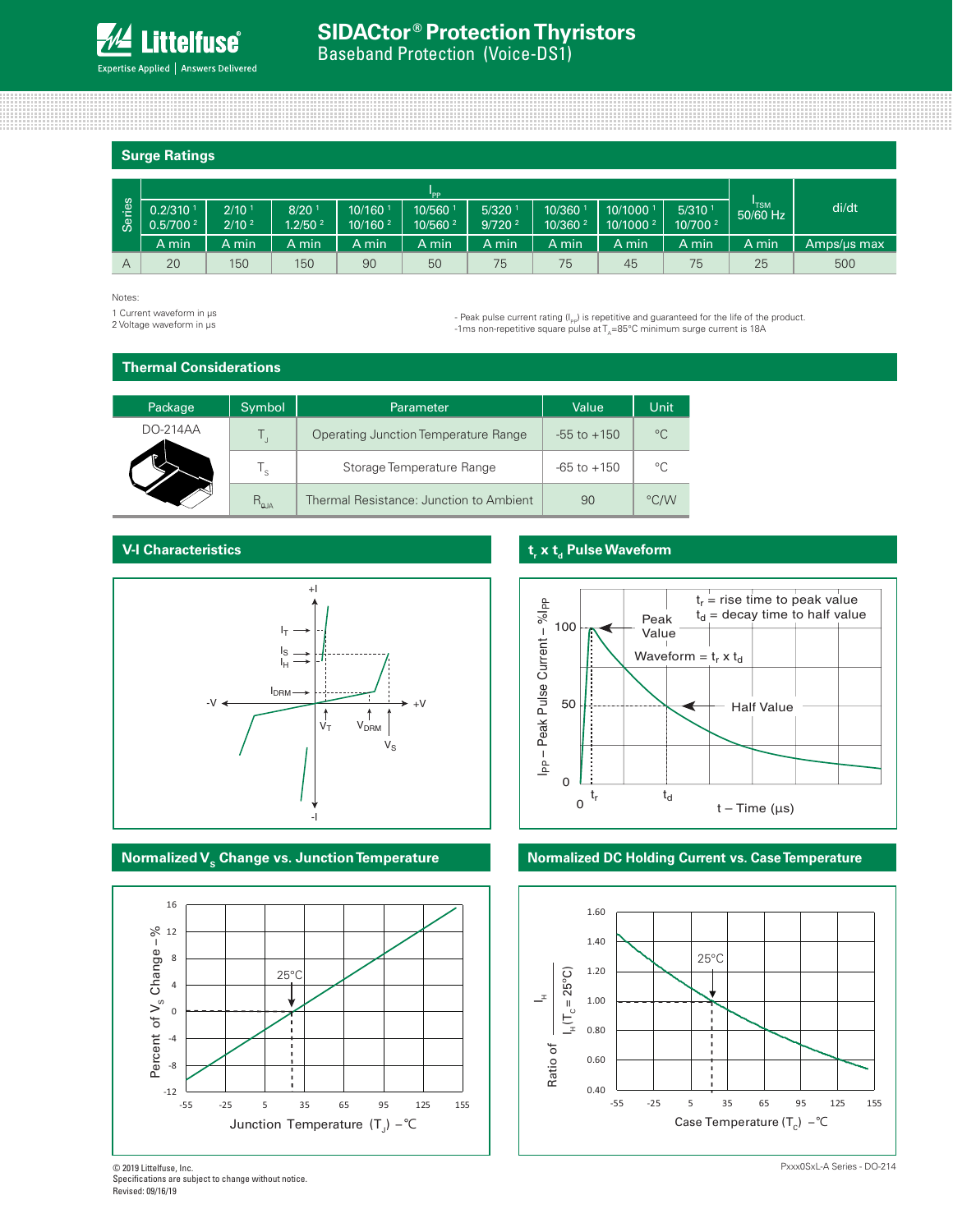

# **Soldering Parameters**

| <b>Reflow Condition</b>                                          | Pb-Free assembly<br>(see Fig. 1)         |                  |  |
|------------------------------------------------------------------|------------------------------------------|------------------|--|
|                                                                  | - Temperature Min $(T_{\text{s(min)}})$  | $+150^{\circ}$ C |  |
| <b>Pre Heat</b>                                                  | - Temperature Max (T <sub>s(max)</sub> ) | $+200^{\circ}$ C |  |
|                                                                  | -Time (Min to Max) $(t_s)$               | 60-180 secs.     |  |
| to peak)                                                         | Average ramp up rate (Liquidus Temp (T.) | 3°C/sec. Max.    |  |
| ${\sf T}_{_{\sf S(max)}}$ to ${\sf T}_{_{\sf L}}$ - Ramp-up Rate | 3°C/sec. Max.                            |                  |  |
|                                                                  | -Temperature (T.) (Liquidus)             | $+217^{\circ}$ C |  |
| Reflow                                                           | -Temperature (t,)                        | 60-150 secs.     |  |
| Peak Temp $(T_{\circ})$                                          |                                          | $+260(+0/-5)$ °C |  |
| Time within 5°C of actual PeakTemp $(t_{n})$                     | 30 secs. Max.                            |                  |  |
| Ramp-down Rate                                                   |                                          | 6°C/sec. Max.    |  |
|                                                                  | Time 25°C to Peak Temp $(T_5)$           | 8 min. Max.      |  |
| Do not exceed                                                    |                                          | $+260^{\circ}$ C |  |



| <b>Lead Material</b>   | Copper Alloy                                              |
|------------------------|-----------------------------------------------------------|
| <b>Terminal Finish</b> | 100% Matte-Tin Plated                                     |
| <b>Body Material</b>   | UL Recognized compound meeting<br>flammability rating V-0 |

#### **Physical Specifications Environmental Specifications**

| <b>High Temp Voltage</b><br><b>Blocking</b>              | 80% Rated $V_{DPM}$ (V <sub>AC</sub> Peak) +150°C, 1008<br>hrs. MIL-STD-750 (Method 1040) JEDEC.<br>JESD22-A-101        |  |  |  |
|----------------------------------------------------------|-------------------------------------------------------------------------------------------------------------------------|--|--|--|
| <b>Temp Cycling</b>                                      | $-55^{\circ}$ C to $+150^{\circ}$ C, 15 min. dwell, 1000 cycles.<br>MIL-STD-750 (Method 1051) EIA/JEDEC,<br>JESD22-A104 |  |  |  |
| <b>Biased Temp &amp;</b><br><b>Humidity</b>              | 80% Rated V <sub>DRM</sub> (+85°C) 85%RH, 504 up to<br>1008 hrs. EIA/JEDEC, JESD22-A-101                                |  |  |  |
| <b>Unbiased Highly</b><br><b>Accelerated Stress Test</b> | +130°C,85%RH,2atm,96hrs.JESD22A-118                                                                                     |  |  |  |
| <b>Resistance to Solder</b><br>Heat                      | +260°C, 10 secs. MIL-STD-750 (Method 2031)                                                                              |  |  |  |
| <b>Moisture Sensitivity</b><br>Level                     | 85%RH, +85°C, 168 hrs., 3 reflow cycles<br>(+260°C Peak). JEDEC-J-STD-020. Level 1                                      |  |  |  |



# **Part Marking**